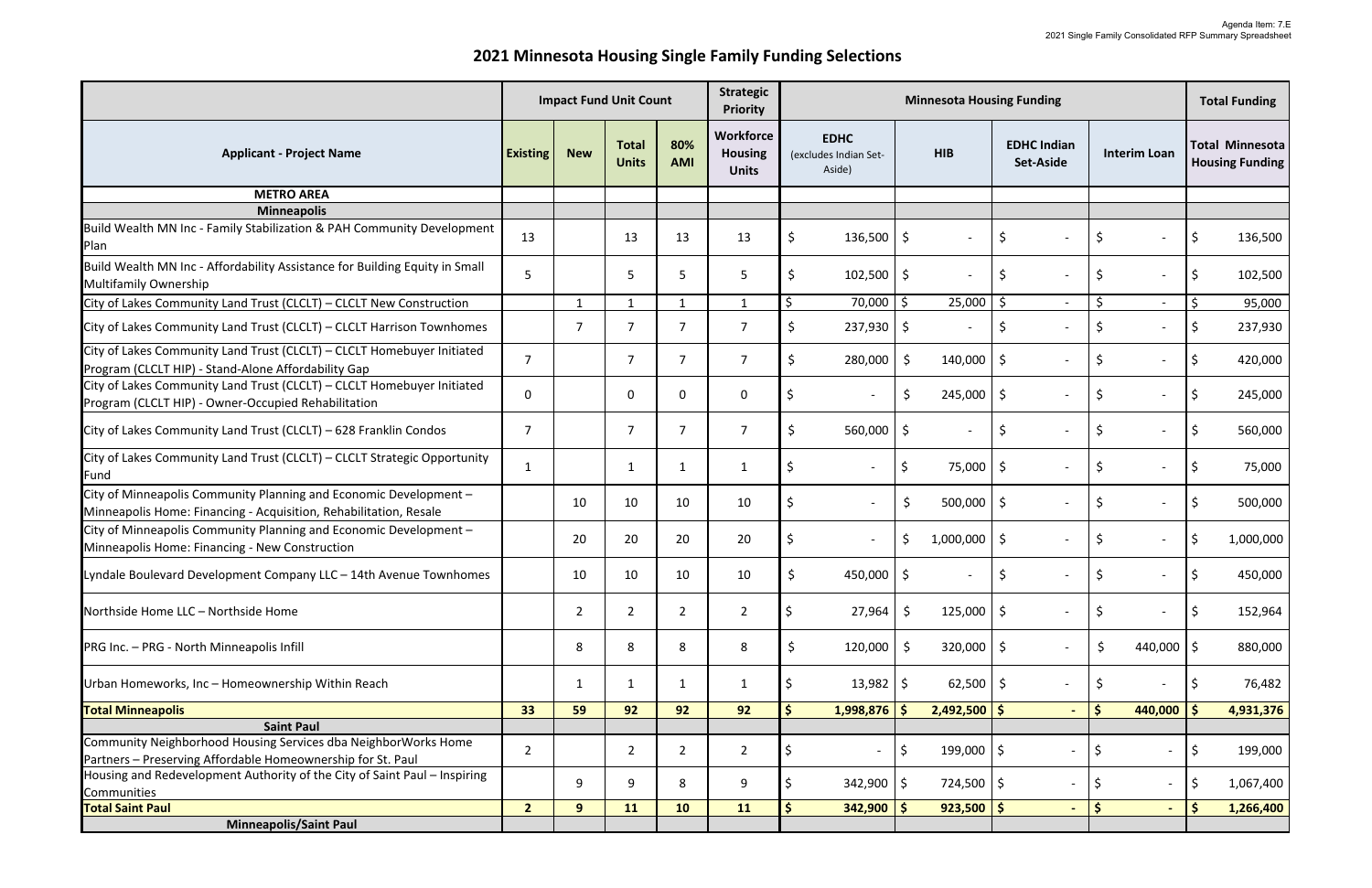## **2021 Minnesota Housing Single Family Funding Selections**

|                                                                                                                                                                                                                          |                 |              | <b>Impact Fund Unit Count</b> |                   | <b>Strategic</b><br><b>Priority</b>         | <b>Minnesota Housing Funding</b> |                                                |    |                |      |                                        |                    |                          |         | <b>Total Funding</b>                             |  |  |
|--------------------------------------------------------------------------------------------------------------------------------------------------------------------------------------------------------------------------|-----------------|--------------|-------------------------------|-------------------|---------------------------------------------|----------------------------------|------------------------------------------------|----|----------------|------|----------------------------------------|--------------------|--------------------------|---------|--------------------------------------------------|--|--|
| <b>Applicant - Project Name</b>                                                                                                                                                                                          | <b>Existing</b> | <b>New</b>   | <b>Total</b><br><b>Units</b>  | 80%<br><b>AMI</b> | Workforce<br><b>Housing</b><br><b>Units</b> |                                  | <b>EDHC</b><br>(excludes Indian Set-<br>Aside) |    | <b>HIB</b>     |      | <b>EDHC Indian</b><br><b>Set-Aside</b> |                    | <b>Interim Loan</b>      |         | <b>Total Minnesota</b><br><b>Housing Funding</b> |  |  |
| Rebuilding Together Twin Cities - Critical Repair Projects for Low-Income<br>Homeowners in North and South Minneapolis, St. Paul, Maplewood, North<br>St. Paul, Brooklyn Center, Brooklyn Park, Robbinsdale, and Crystal | 25              |              | 25                            | 25                | 25                                          |                                  | $250,000$   \$                                 |    |                |      | $\overline{\phantom{a}}$               |                    | $\blacksquare$           | $\zeta$ | 250,000                                          |  |  |
| <b>Total Minneapolis/Saint Paul</b>                                                                                                                                                                                      | 25              | $\mathbf{0}$ | 25                            | 25                | 25                                          |                                  | 250,000                                        | Ŝ. |                | Ś.   |                                        | $\dot{\mathsf{S}}$ |                          | Ŝ.      | 250,000                                          |  |  |
| <b>Seven-County Metro Area</b><br>(Some units may be located in Minneapolis and St. Paul)                                                                                                                                |                 |              |                               |                   |                                             |                                  |                                                |    |                |      |                                        |                    |                          |         |                                                  |  |  |
| Community Neighborhood Housing Services dba NeighborWorks Home<br>Partners - Community Keys +                                                                                                                            | 35              |              | 35                            | 35                | 35                                          | \$                               | $367,500$ \$                                   |    |                |      | $\overline{a}$                         |                    |                          | \$      | 367,500                                          |  |  |
| Hennepin CityHomes LLC - Morimoto CityHomes                                                                                                                                                                              |                 |              | 4                             | $\mathbf{0}$      | 4                                           |                                  | 200,000                                        | \$ |                |      | $\overline{\phantom{a}}$               |                    | $\overline{\phantom{a}}$ | \$      | 200,000                                          |  |  |
| Hennepin County Housing and Redevelopment Authority - Home<br><b>Accessibility Ramps Program</b>                                                                                                                         | 17              |              | 17                            | $\mathbf 0$       | 17                                          |                                  | $138,125$ \$                                   |    | $\sim$         |      | $\blacksquare$                         |                    | $\overline{\phantom{a}}$ | \$      | 138,125                                          |  |  |
| Scott County Community Development Agency on behalf of the Scott<br>County Community Land Trust - Scott County Community Land Trust<br>Acquisition/Rehab/Resale                                                          | $\overline{2}$  |              | $\overline{2}$                | $\overline{2}$    | $\overline{2}$                              |                                  |                                                | \$ | $226,580$ \$   |      | $\overline{\phantom{a}}$               |                    | $\overline{\phantom{a}}$ | \$      | 226,580                                          |  |  |
| Scott County Community Development Agency on behalf of the Scott<br>County Community Land Trust - Scott County Community Land Trust<br>Expansion in Partnership with Twin Cities Habitat for Humanity (TCHFH)            |                 |              | 4                             | 4                 |                                             |                                  | $60,000$   \$                                  |    | $320,000$   \$ |      | $\overline{\phantom{a}}$               |                    | $\overline{\phantom{a}}$ | $\zeta$ | 380,000                                          |  |  |
| Twin Cities Habitat for Humanity, Inc. - Twin Cities Habitat for Humanity,<br>2021 Scattered Site Acquisition-Rehab                                                                                                      | 9               |              | 9                             | 9                 | 9                                           |                                  | $360,000$ \$                                   |    | $\sim$         |      | $\overline{\phantom{0}}$               |                    | $\blacksquare$           | \$      | 360,000                                          |  |  |
| Twin Cities Habitat for Humanity, Inc. - Twin Cities Habitat for Humanity,<br>2021 New Construction Affordability Gap                                                                                                    |                 | 10           | 10                            | 10                | 10                                          |                                  | $405,000$   \$                                 |    | $\blacksquare$ |      | $\overline{\phantom{a}}$               |                    | $\overline{\phantom{a}}$ | S.      | 405,000                                          |  |  |
| Twin Cities Habitat for Humanity, Inc. - Twin Cities Habitat for Humanity,<br>2021 SAAG Open Market Program                                                                                                              | 18              |              | 18                            | 18                | 18                                          | $\zeta$                          | $369,000$   \$                                 |    | $\sim$         | l \$ | $\blacksquare$                         | \$                 | $\blacksquare$           | \$      | 369,000                                          |  |  |
| Two Rivers Community Land Trust - Own Sweet Home 2022                                                                                                                                                                    | $\overline{2}$  |              | $\overline{2}$                | $\overline{2}$    | $2^{\circ}$                                 | \$                               | $131,000$   \$                                 |    | $\sim$         |      | $\blacksquare$                         | \$                 | $\blacksquare$           | \$      | 131,000                                          |  |  |
| West Hennepin Affordable Housing Land Trust - Homes Within Reach                                                                                                                                                         | 9               |              | 9                             | 9                 | 9                                           |                                  | $\blacksquare$                                 | \$ | 720,000 \$     |      | $\qquad \qquad \blacksquare$           |                    | $\overline{\phantom{a}}$ |         | 720,000                                          |  |  |
| <b>Total Seven-County Metro Area</b>                                                                                                                                                                                     | 92              | 18           | <b>110</b>                    | 89                | <b>110</b>                                  |                                  | $2,030,625$   \$                               |    | $1,266,580$ \$ |      | $\blacksquare$                         | $\mathsf{S}$       |                          |         | 3,297,205                                        |  |  |
| <b>Total METRO AREA</b>                                                                                                                                                                                                  | 152             | 86           | 238                           | 216               | 238                                         |                                  | $4,622,401$   \$                               |    | $4,682,580$ \$ |      | $\blacksquare$                         | \$                 | 440,000 $\vert \$$       |         | 9,744,981                                        |  |  |